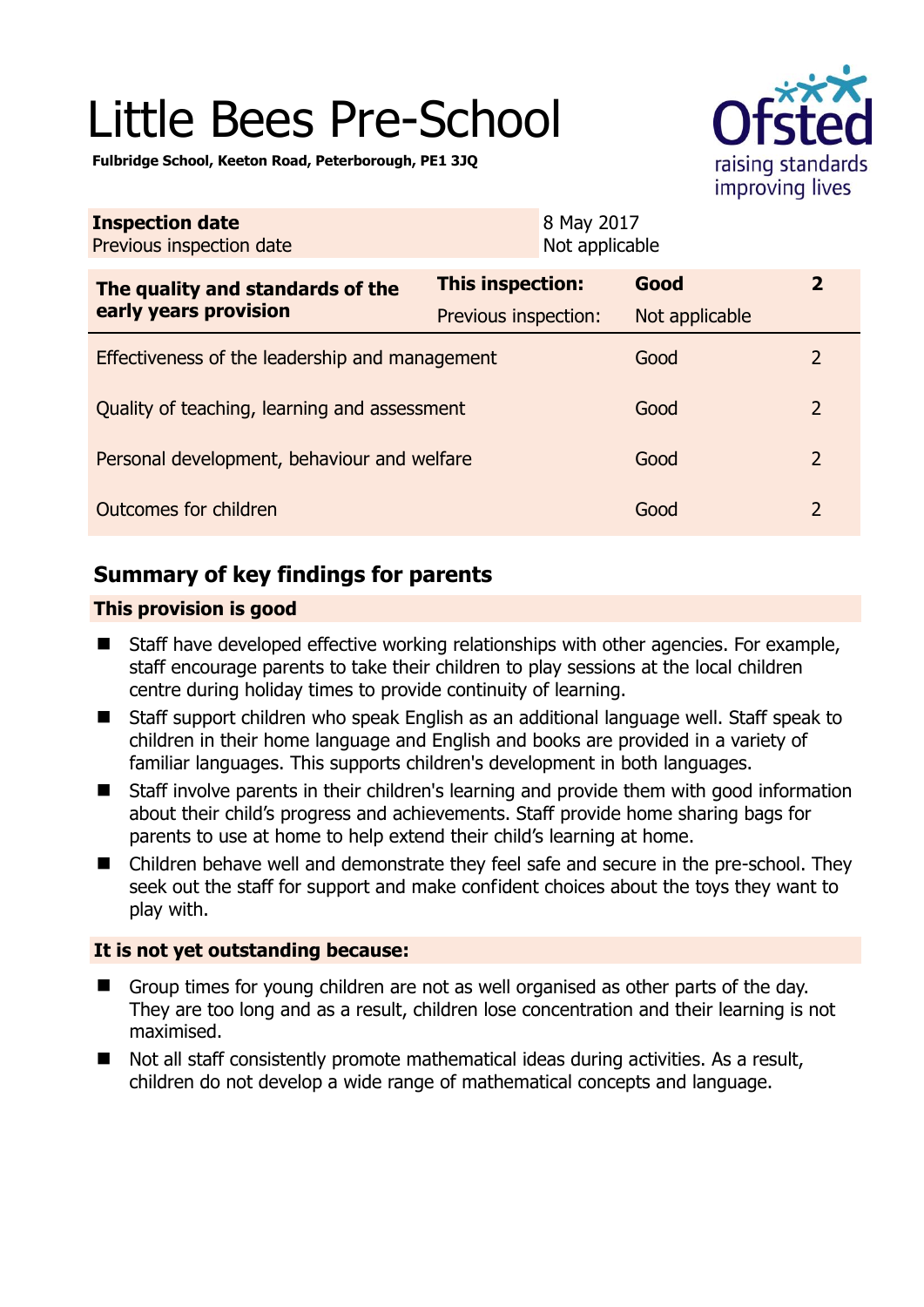# **What the setting needs to do to improve further**

### **To further improve the quality of the early years provision the provider should:**

- devleop the planning of group activities for the younger children so their learning is fully supported
- $\blacksquare$  introduce even more mathematical concepts and language during activities to enhance the support for children's learning and development.

## **Inspection activities**

- The inspector observed general play and routines in the pre-school. She talked with the staff and children at appropriate times throughout the inspection.
- The inspector looked at evidence of the suitability of staff members including first-aid and safeguarding training certificates, and a range of other documentation.
- The inspector held joint discussions with the manager in relation to observations of the children's play, learning and progress.
- The inspector reviewed the provider's self-evaluation prior to the inspection.
- The inspector spoke to a small number of parents and took their views into account.

#### **Inspector**

Elke Rockey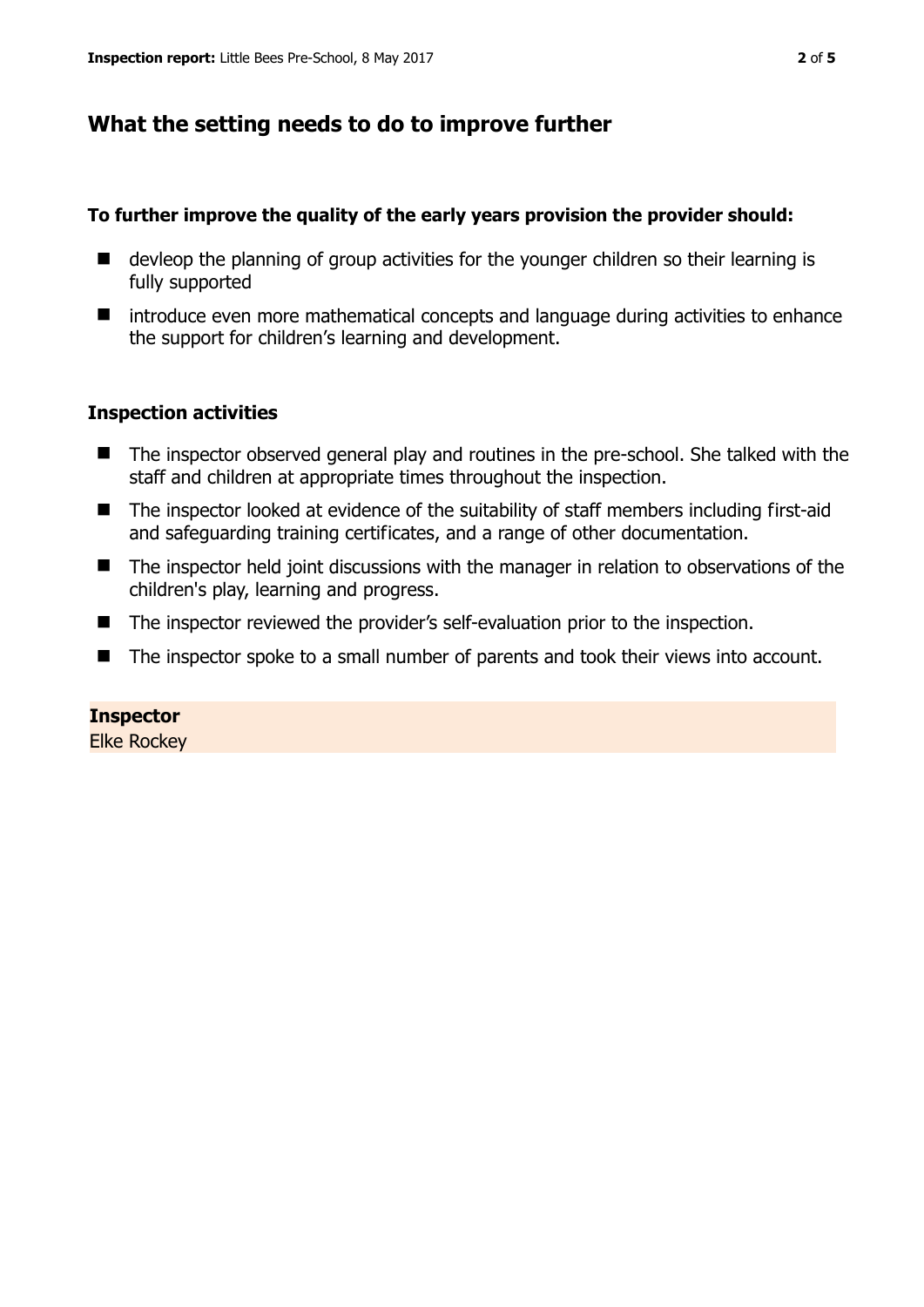# **Inspection findings**

#### **Effectiveness of the leadership and management is good**

Safeguarding is effective. The staff work with other professionals and maintain high levels of vigilance around possible signs that would give rise to any child protection concerns. Recruitment procedures are robust to ensure that staff are suitable to work with children. The management team use information about children effectively to monitor any patterns of concern and make appropriate referrals. As a result, children's welfare is well supported. The manager keeps effective documentation to ensure the efficient and smooth operation of the setting. The management team is dedicated to the pre-school and support the staff team well. There is a strong commitment to the professional development of staff. The manager conducts regular supervision meetings with all staff to reflect on their work with children and maintain good practise. An effective induction programme helps to ensure new staff have a good knowledge of children and their needs.

#### **Quality of teaching, learning and assessment is good**

Staff know the children very well. They gather detailed information about what children know and can do when they begin attending pre-school. Staff assess children's learning accurately and plan specific activities to provide appropriate levels of challenge to meet children's individual needs. This means all children make good progress from their starting points. Staff support communication and language skills well. For example, they sing spontaneously throughout the session and use descriptive words as children feel new textures. Children explore a variety of materials that help them to practise their early writing skills, such as using chalks and paints.

#### **Personal development, behaviour and welfare are good**

The environment is bright and welcoming. Parents are supported to help their child settle quickly through photographs displayed on the wall demonstrating what they can do when they arrive. Staff are sensitive to the individual personalities and preferences of their key children. They effectively use this information to help support children's confidence. For instance, staff encourage children to put on their own aprons and are given stickers for trying. Staff provide children with a broad and stimulating range of play activities which keeps them motivated and interested. Staff teach children about each other's differences. Therefore, they are learning to build positive peer relationships. Staff provide good opportunities for children to develop their physical skills using the outdoor play equipment.

#### **Outcomes for children are good**

All children are developing their social skills and are learning to become confident and independent. This helps them to be ready for the next stage of their learning, such as going to the school nursery class. Older children develop their imaginations and share ideas as they mould playdough into cakes. Children are beginning to recognise their name as they find their photograph with their name on arrival. Children who have special educational needs and disabilities make good progress for their expected abilities. Children who are eligible for early years pupil premium funding are supported well. Staff work in collaboration with other professionals to ensure they make good progress in their learning and development.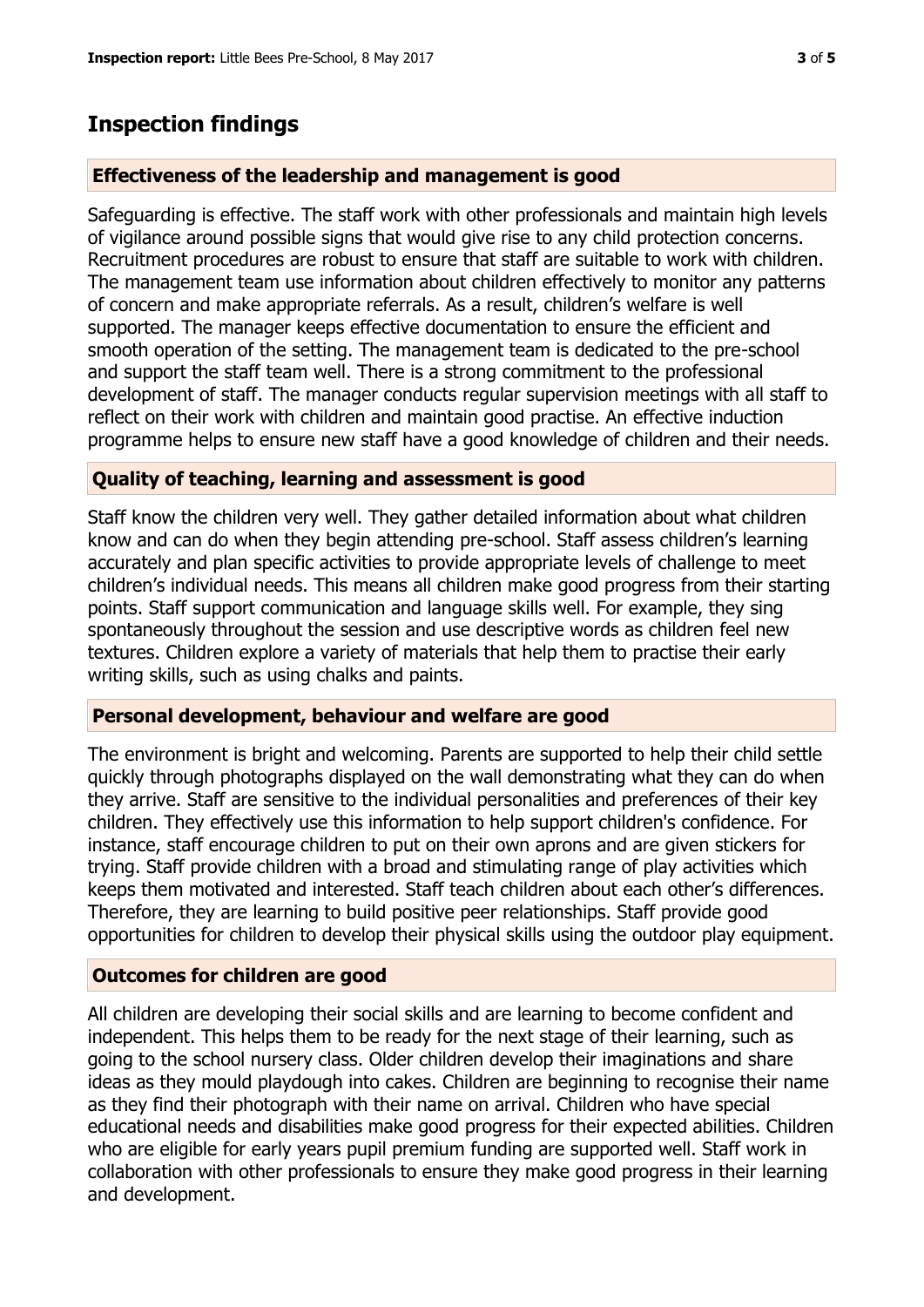# **Setting details**

| Unique reference number                             | EY485712                                                                             |  |
|-----------------------------------------------------|--------------------------------------------------------------------------------------|--|
| <b>Local authority</b>                              | Peterborough                                                                         |  |
| <b>Inspection number</b>                            | 1097135                                                                              |  |
| <b>Type of provision</b>                            | Sessional provision                                                                  |  |
| Day care type                                       | Childcare - Non-Domestic                                                             |  |
| <b>Registers</b>                                    | Early Years Register, Compulsory Childcare<br>Register, Voluntary Childcare Register |  |
| <b>Age range of children</b>                        | $2 - 4$                                                                              |  |
| <b>Total number of places</b>                       | 16                                                                                   |  |
| Number of children on roll                          | 32                                                                                   |  |
| <b>Name of registered person</b>                    | Barnardo's                                                                           |  |
| <b>Registered person unique</b><br>reference number | RP518879                                                                             |  |
| Date of previous inspection                         | Not applicable                                                                       |  |
| <b>Telephone number</b>                             | 01733891251                                                                          |  |

Little Bees Pre-school was registered in 2015 and is on the Early Years Register and the compulsory and voluntary parts of the Childcare Register. The pre-school serves the local area and is accessible to all children. It operates from a room within Fulbridge Academy in Peterborough, Cambridgeshire and there is an enclosed area available for outdoor play. The pre-school employs four members of childcare staff. Of these, all hold appropriate early years qualifications at level 4 and 3. The pre-school opens, Monday to Friday term time only. Sessions are from 8.30am until 11.30am and from 12.15pm until 3.15pm. Children attend for a variety of sessions. The pre-school provides funded early education for two-, three- and four-year-old children.

This inspection was carried out by Ofsted under sections 49 and 50 of the Childcare Act 2006 on the quality and standards of provision that is registered on the Early Years Register. The registered person must ensure that this provision complies with the statutory framework for children's learning, development and care, known as the early years foundation stage.

Any complaints about the inspection or the report should be made following the procedures set out in the guidance 'Complaints procedure: raising concerns and making complaints about Ofsted', which is available from Ofsted's website: www.gov.uk/government/organisations/ofsted. If you would like Ofsted to send you a copy of the guidance, please telephone 0300 123 4234, or email enquiries@ofsted.gov.uk.